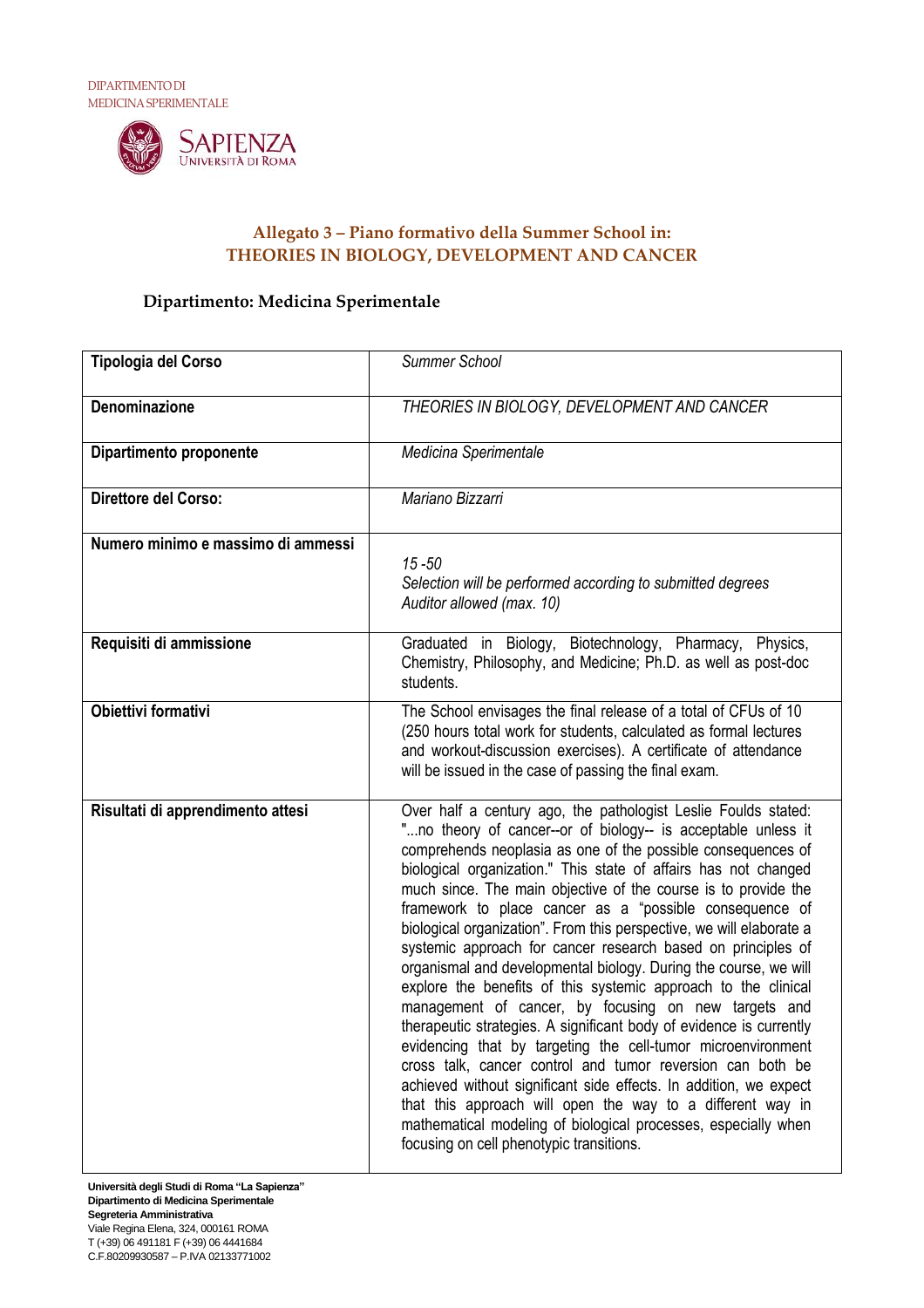

## **Piano delle Attività Formative** (Insegnamenti, Seminari di studio e di ricerca, Stage, Prova finale)

| Denominazione attività formativa                                                                                                                                                                                                                                                                                                                                                                                                                                                                                | <b>Responsabile</b><br>insegnamento | <b>Settore</b><br>scientifico<br>disciplinare<br>(SSD) | <b>CFU</b> | Ore | <b>Tipologia</b> | Lingua  |
|-----------------------------------------------------------------------------------------------------------------------------------------------------------------------------------------------------------------------------------------------------------------------------------------------------------------------------------------------------------------------------------------------------------------------------------------------------------------------------------------------------------------|-------------------------------------|--------------------------------------------------------|------------|-----|------------------|---------|
| <b>Activity Section I</b><br>How does cancer fit into science in<br>general and biology in particular?<br>History of cancer research<br>The great divide: Reductionism versus<br>organicism<br>Evolutionary perspective in Biology<br>Cancer and developmental biology<br>Epistemological, philosophical and<br>methodological issues<br>Principles of theory of organisms<br>Big-data and personalized medicine in<br>cancer<br>How statistics can help you?<br><b>Modeling form and biological Principles</b> | Prof. Giuseppe<br>Longo             |                                                        | 3          | 66  |                  | English |
| <b>Activity Section II</b><br>Carcinogenesis, pathogenesis,<br>cancer as a disease<br>Epidemiology of cancer<br>Chemical and Physical carcinogenesis<br>Environmental carcinogenesis<br>Endocrine disruptors and endocrine-<br>related cancers<br>Inflammation, infection and cancer<br>Diet, Obesity, Metabolism and cancer<br><b>TOFT vs SMT</b><br>Phenotypic transitions in cancer biology<br>Motility and invasiveness. The metastatic<br>process and the default state of the cell.                       | Prof. Carlos<br>Sonnenschein        |                                                        | 3          | 66  |                  | English |
| <b>Activity Section III</b><br>Clinical management: basic insights<br>Principles of cancer chemotherapy<br>Principles of Endocrine manipulation<br>Principles of Immunology-based<br>treatment<br>Tumor heterogeneity and Resistance-<br>based mechanisms<br>Basic of Tumor reversion: the tumor<br>microenvironment as a target<br><b>Tumor treatment and Regenerative</b><br>Medicine<br>Why a cancer bearing patients die?<br>Putting back the individual at the center of<br>clinical study                 | Prof. Cinzia<br><b>Marchese</b>     |                                                        | 3          | 66  |                  | English |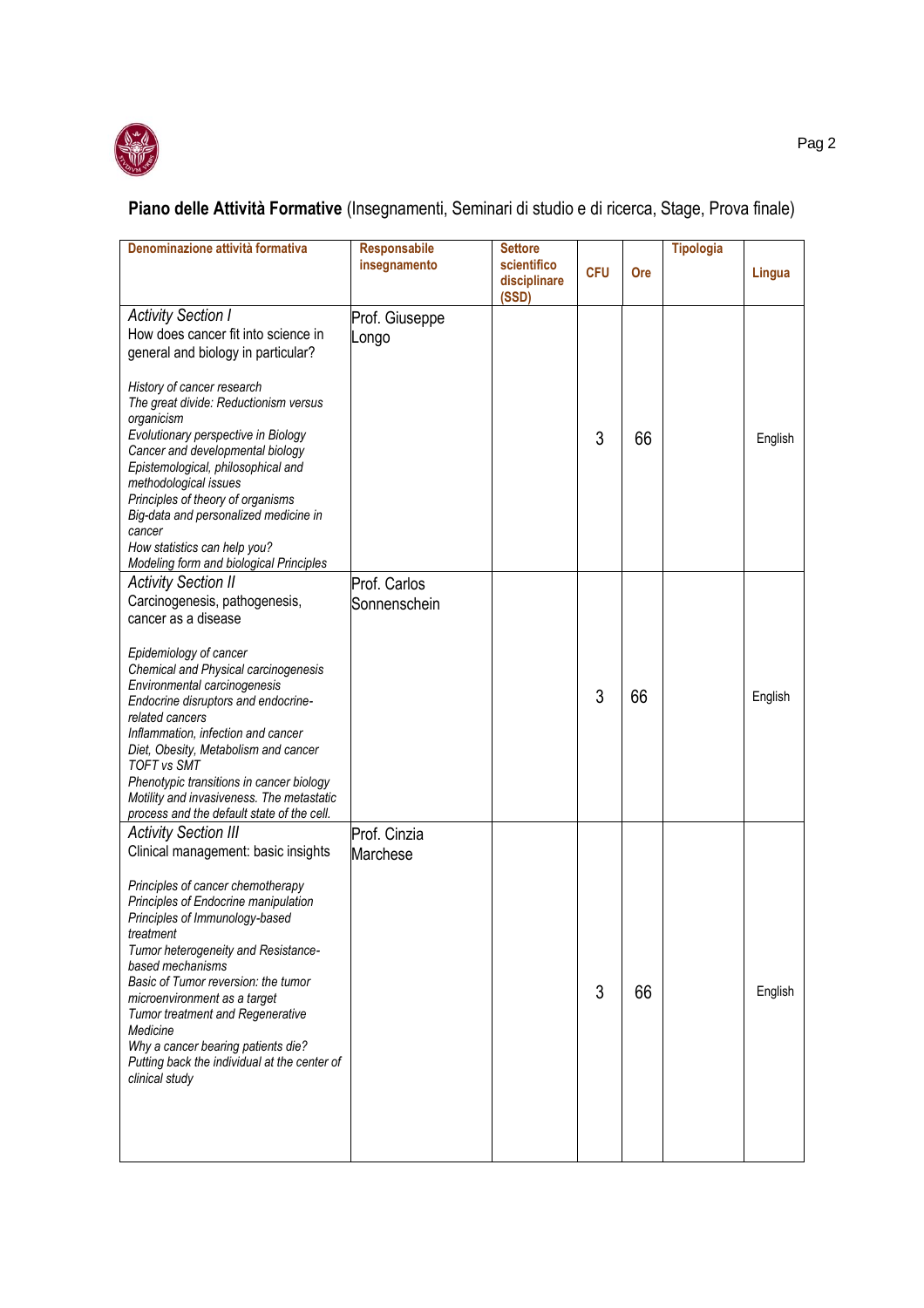

| Prova finale   | Submission of a<br>written thesis<br>Discussion of the<br>thesis            | $\frac{1}{2}$ | 12 | English |
|----------------|-----------------------------------------------------------------------------|---------------|----|---------|
| Altre attività | Seminar and plenary<br>discussion at the end<br>of each Activity<br>Section | $\frac{1}{2}$ | 12 | English |
| <b>TOTALE</b>  |                                                                             |               | 10 |         |

| Inizio delle lezioni                                                                                                      | May 2019                                                                                                                                                                                                                                                                      |
|---------------------------------------------------------------------------------------------------------------------------|-------------------------------------------------------------------------------------------------------------------------------------------------------------------------------------------------------------------------------------------------------------------------------|
| <b>Calendario didattico</b>                                                                                               | To be defined                                                                                                                                                                                                                                                                 |
| Lingua di erogazione                                                                                                      | English                                                                                                                                                                                                                                                                       |
| CFU assegnati:                                                                                                            | 10                                                                                                                                                                                                                                                                            |
| Docenti Sapienza responsabili<br>degli insegnamenti relativi<br>curricula brevi (max mezza<br>pagina)                     | See attached file #2                                                                                                                                                                                                                                                          |
| Modalità di frequenza delle<br>attività didattiche                                                                        | <b>Frontal lessons</b><br>Interactive seminars                                                                                                                                                                                                                                |
| Sede di svolgimento<br>Sapienza o sedi esterne (obbligo<br>di Convenzione)                                                | External location (to be defined)                                                                                                                                                                                                                                             |
| <b>Stage</b>                                                                                                              | Microgravity simulation through Random Positioning Machine (RPM) - stage<br>in the Systems Biology group Lab (via Scarpa 16, Lab di Ricerca<br>Sperimentale) - 6 hours                                                                                                        |
| Quota di iscrizione prevista<br>ripartita massimo in due rate                                                             | € 2.000,00 (one payment fee)                                                                                                                                                                                                                                                  |
| Eventuali quote di esenzioni<br>parziali o totali dal pagamento<br>della parte di quota di pertinenza<br>del Dipartimento | 30% reduction for under 30 post-doc students                                                                                                                                                                                                                                  |
| Eventuali Convenzioni con enti<br>pubblici e privati o altre<br>Università nazionali o estere                             | SUMMER SCHOOL will benefit from the collaboration with the "Group for the<br>Development of Partnerships with Research Institutes and Universities of the<br>Russian Federation, coordinated by Prof. Alfredo Antonaci, delegated by the<br>Rector of La Sapienza University. |